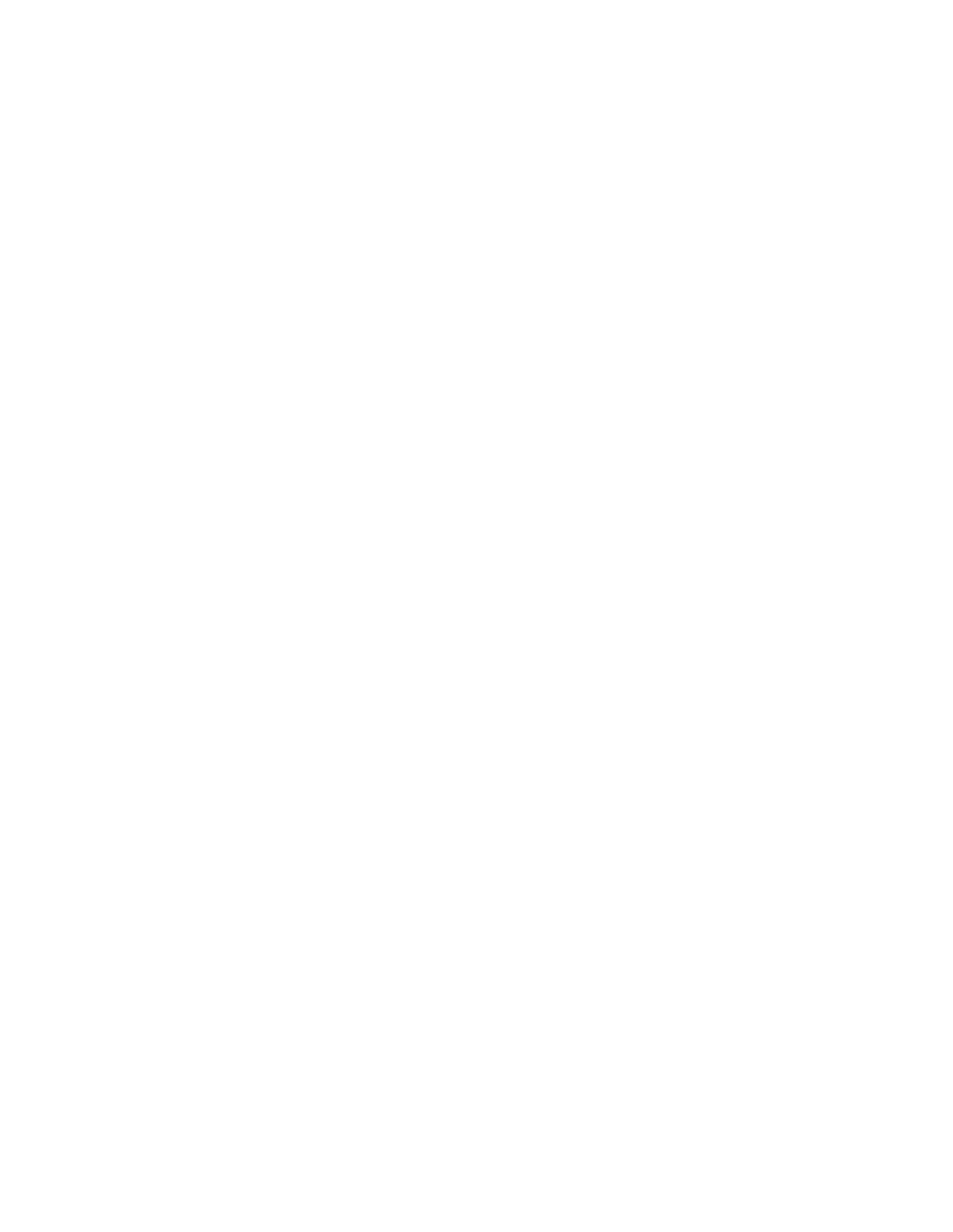## **1. Legal protection status and toponym**

The protection status of the territory described below is that of proposed aquatic reserve, a status governed by the Natural Heritage Conservation Act (chapter C-61.01).

The permanent protection status to be granted is that of "aquatic reserve", this status also being governed by the Natural Heritage Conservation Act.

The provisional toponym is "Réserve aquatique projetée du Lac-Waswanipi". The official toponym will be determined when the territory is given permanent protection status.

## **2. Conservation objectives**

Réserve aquatique projetée du Lac-Waswanipi was created primarily to protect and maintain biological diversity and the associated natural and cultural resources.

In ecological terms, the proposed reserve would protect natural environments that are characteristic of the Chibougamau Depression natural region, as well as Lac Waswanipi, which is part of the Rivière Nottaway watershed.

Culturally, the proposed reserve is the result of a proposal by the Cree community of Waswanipi, which wanted to conserve the integrity of Lac Waswanipi in order to maintain traditional Cree activities there. Also, Lac Waswanipi is part of the network of waterways used historically by this community, so the area has good archeological potential.

Recreotourism activities by people from the surrounding municipalities will also be maintained.

## **3. Plan and description**

### **3.1. Geographical location, boundaries and dimensions**

Réserve aquatique projetée du Lac-Waswanipi is located in the administrative region of Nord-du-Québec. Covering an area of 577.4 km², it lies about 35 km southwest of the Cree community of Waswanipi and 50 km northeast of the municipality of Lebel-sur-Quévillon, between 49° 27' and 49° 43' north latitude and between 76° 17' and 76° 42' west longitude.

The boundaries and location of the proposed reserve are shown on the map comprising Appendix 1.

### **3.2. Ecological portrait**

Réserve aquatique projetée du Lac-Waswanipi is in the Mistassini Highlands natural province. More precisely, it will protect natural environments characteristic of the Chibougamau Depression natural region.

The waters of the proposed reserve are part of the Rivière Nottaway watershed.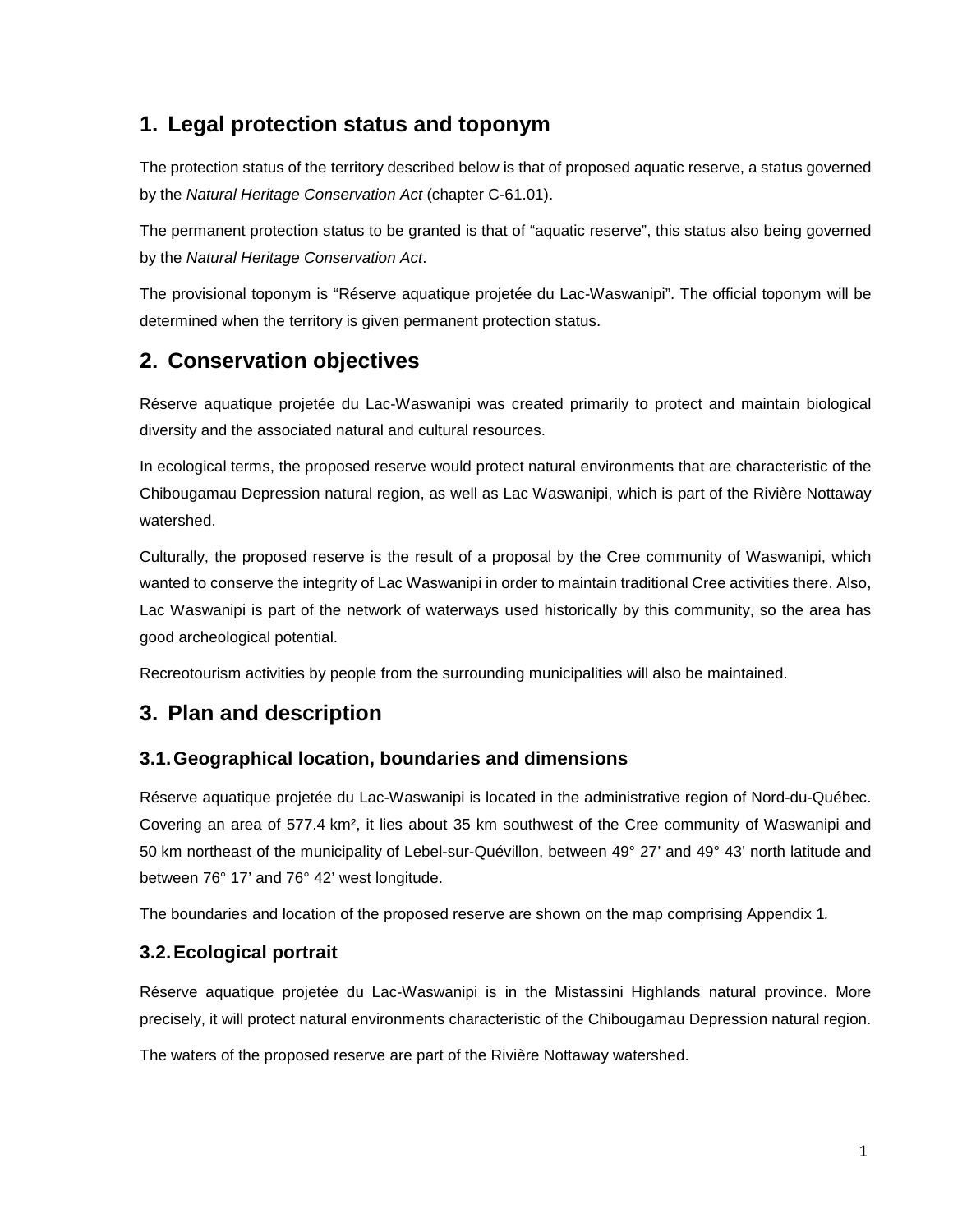The proposed reserve is in the Superior geological province. The geological foundation is mostly tonalitic rocks of intrusive origin, with smaller proportions of metamorphosed volcanic-sedimentary rocks (amphibolite, metabasalt and mafic gneiss) and sedimentary rocks.

The surface deposits present in the proposed reserve are primarily silty clay of glacio-lacustrine origin, although organic deposits and glacial deposits with no particular morphology are also abundant. In the centre of the territory and at the southern end of Lac Waswanipi, there are stretches of carbonate-rich clay attributable to the presence of small pockets of carbonate-rich sedimentary rocks of Paleozoic age that were carried southeast out of the James Bay basin by glacial activity. The elevation ranges from 258 m to 341 m.

The proposed aquatic reserve is subject to a subpolar climate, with the average annual temperature ranging from -1.1 to 0.8 °C. Total annual precipitation is on the order of 850 to 989 mm, while the growing season ranges from 144 to 163 days.

The plant cover of the proposed reserve, which is in the black spruce/moss bioclimatic domain, is characterized by the presence of conifer forests, dominated by black spruce, along with mixed forests. A few bogs and coniferous swamps are also present.

With regard to terrestrial and aquatic wildlife, the proposed reserve is probably home to abundant or representative species associated with the Mistassini Highlands natural province, including moose, American marten, beaver, lake trout and lake sturgeon. The following aquatic species can also be found in Lac Waswanipi: pickerel, whitefish, walleye and yellow perch.

### **3.3. Land occupation and uses**

Under the James Bay and Northern Québec Agreement (JBNQA) and the Act respecting the land regime in the James Bay and New Québec territories (chapter R-13.1), the territory of the proposed reserve partly overlies, in the north, the Category II lands of the community of Waswanipi, and in the south, Category III lands. Category III lands are lands over which Aboriginals do not generally have exclusive rights, but where they may pursue their activities of hunting, fishing and trapping, without compensation rights for areas affected by development projects. The Category III lands on which the proposed reserve is located are under the responsibility of the Eeyou-Istchee James Bay Regional Government, which is governed by the Cities and Towns Act (chapter C-19), subject to special provisions of the Act establishing the Eeyou Istchee James Bay Regional Government (chapter G-1.04). Under the Agreement on Governance in the Eeyou Istchee James Bay Territory, the Cree Nation Government, a legal person established in the public interest by the Act respecting the Cree Nation Government (chapter G-1.031), may also exercise municipal and supramunicipal authority where the proposed reserve overlies Category II lands.

The Agreement Concerning a New Relationship Between Le Gouvernement du Québec and the Crees of Québec, known as "the Peace of the Braves", concluded in February 2002, includes a provision, in section 4.18, that allows the communities concerned to revise the selection of Category I lands. The implementation of this commitment is under discussion by the Crees and the Québec government. The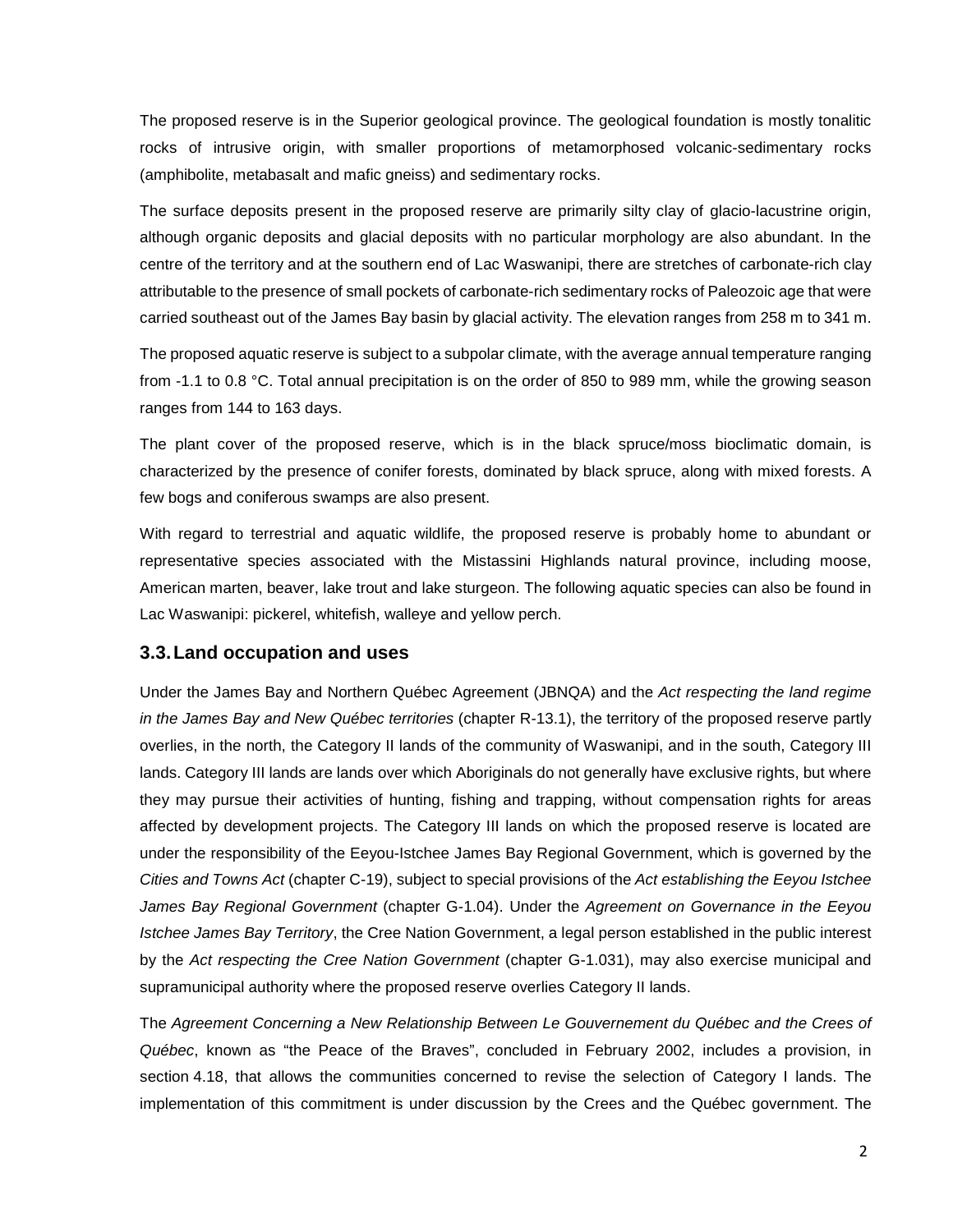reconfigurations being considered could affect the boundaries of certain sectors of the proposed reserve. Once the reconfiguration of Category I lands becomes official, the management of these lands will no longer be subject to the conservation plan, and will revert to the local Cree administrations concerned, in accordance with the Act respecting the land regime in the James Bay and New Québec territories (chapter R-13.1).

With regard to conservation, Réserve aquatique projetée du Lac-Waswanipi overlies a wildlife habitat protected under the Act respecting the conservation and development of wildlife (chapter C-61.1), namely the Lac Waswanipi heronry (No. 03-10-0073-2007).

The proposed reserve is in hunting zone 17. It is also in Abitibi beaver reserve, where the Cree community of Waswanipi enjoys specific rights pertaining to the hunting and trapping of fur-bearing animals, and in furbearing animal management unit 88. The proposed reserve also overlies three Cree trapping grounds within the meaning of the Act respecting hunting and fishing rights in the James Bay and New Québec territories (chapter D-13.1). The proposed protected area also overlies part of the operating territories of outfitters without exclusive rights that offer hunting and fishing activities. Seven land rights have also been granted, including four for temporary shelters and three for accommodation by an outfitter without exclusive rights. Note that an enclave in the southern part of the proposed reserve will serve to exclude the campground of the municipality of Baie-James, together with its boat launch and access road.

There are numerous forest roads on the terrestrial portion of the proposed aquatic reserve.

In cultural terms, note that the proposed reserve includes the Vieux-Poste site, where the original village of Waswanipi was located, which the community still uses as a gathering place. Two privately-owned lots on Île du Vieux-Poste are excluded from the proposed reserve. Also, the community of Waswanipi hosts an annual walleye fishing tournament, an important event that takes place on Lac Waswanipi and thus within the territory of the proposed reserve. Each year, the holding of this tournament will be authorized by the Minister of Sustainable Development, Environment and the Fight against Climate Change, so long as a positive recommendation is received based on the annual monitoring of walleye populations.

## **4. Activities framework**

### **§1 – Introduction**

The purpose of the proposed aquatic reserve is to protect natural environments and their components. Activities that may have a significant impact on ecosystems and biodiversity, particularly industrial activities, are prohibited therein. This type of protected area allows the pursuit of less damaging activities and occupancies, namely recreational, wildlife, ecotourism and educational activities and occupancies.

The proposed aquatic reserve must be considered to be a territory dedicated to the protection of the natural environment, nature discovery and recreation.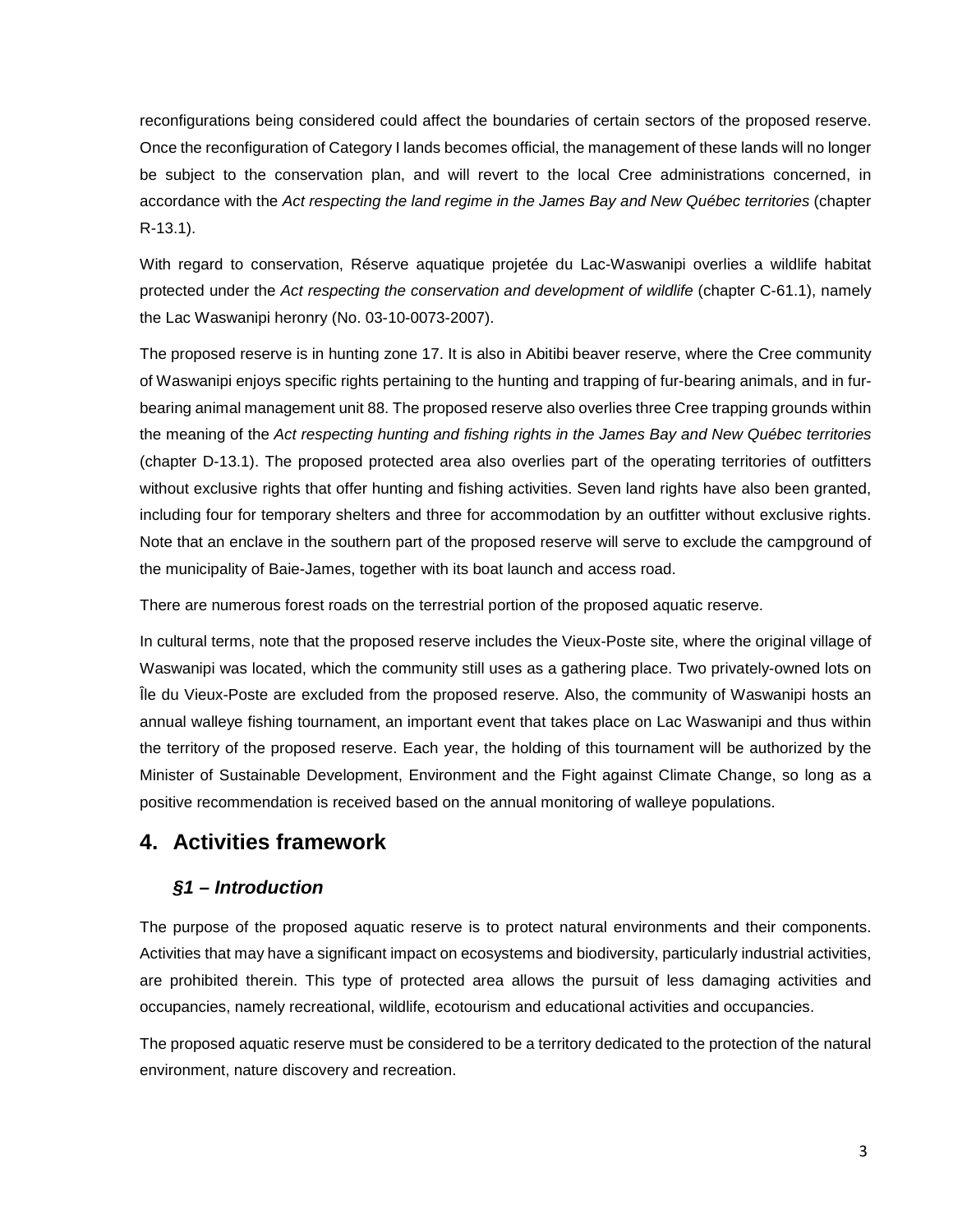Activities carried on within the proposed aquatic reserve are governed mainly by the provisions of the Natural Heritage Conservation Act. The measures provided for in the Natural Heritage Conservation Act and by this plan apply subject to the provisions of the agreements referred to in the Act approving the Agreement concerning James Bay and Northern Québec (chapter C-67) and by the Act approving the Northeastern Québec Agreement (chapter C-67.1).

Under section 34 of the Natural Heritage Conservation Act (chapter C-61.01), the main activities prohibited in an area to which status as proposed aquatic reserve has been assigned are

- $\triangleright$  mining, and gas or petroleum development;
- $\triangleright$  forest development activities within the meaning of section 4 of the Sustainable Forest Development Act (chapter A-18.1);
- $\triangleright$  the development of hydraulic resources and any production of energy on a commercial or industrial basis.

Although fundamental for the protection of the territory and ecosystems therein, the prohibitions are insufficient to ensure the good management of the proposed aquatic reserve and the conservation of the natural environment. The Natural Heritage Conservation Act makes it possible to specify in the conservation plan the legal framework applicable in the territory of the proposed aquatic reserve.

The provisions in this section provide for prohibitions in addition to those already prescribed by law and regulate certain activities allowed to better ensure the protection of the natural environment, in conformity with the principles of conservation and other objectives of management of the proposed aquatic reserve. Thus certain activities are subject to the prior authorization from the Minister.

The measures contained in this section concern in particular the new interventions in the territory and do not generally call into question existing facilities or certain activities already under way in the territory, thereby preserving a number of existing uses. Lastly, the measures also contain, for certain activities, exemptions from the requirement to obtain an authorization.

Since the measures do not distinguish, among all the activities subject to an authorization, those that are considered to be compatible from those that are considered to be incompatible with the vocation of the aquatic reserve, the Ministère du Développement durable, de l'Environnement et de la Lutte contre les changements climatiques (MDDELCC) has prepared an explanatory document indicating the compatibility or incompatibility of each type of activity with the biodiversity and aquatic reserves. The document may be consulted on the website of the MDDELCC at:

http://www.mddelcc.gouv.qc.ca/biodiversite/aires\_protegees/regime-activites/regime-activite-reserve-bioaqua.pdf.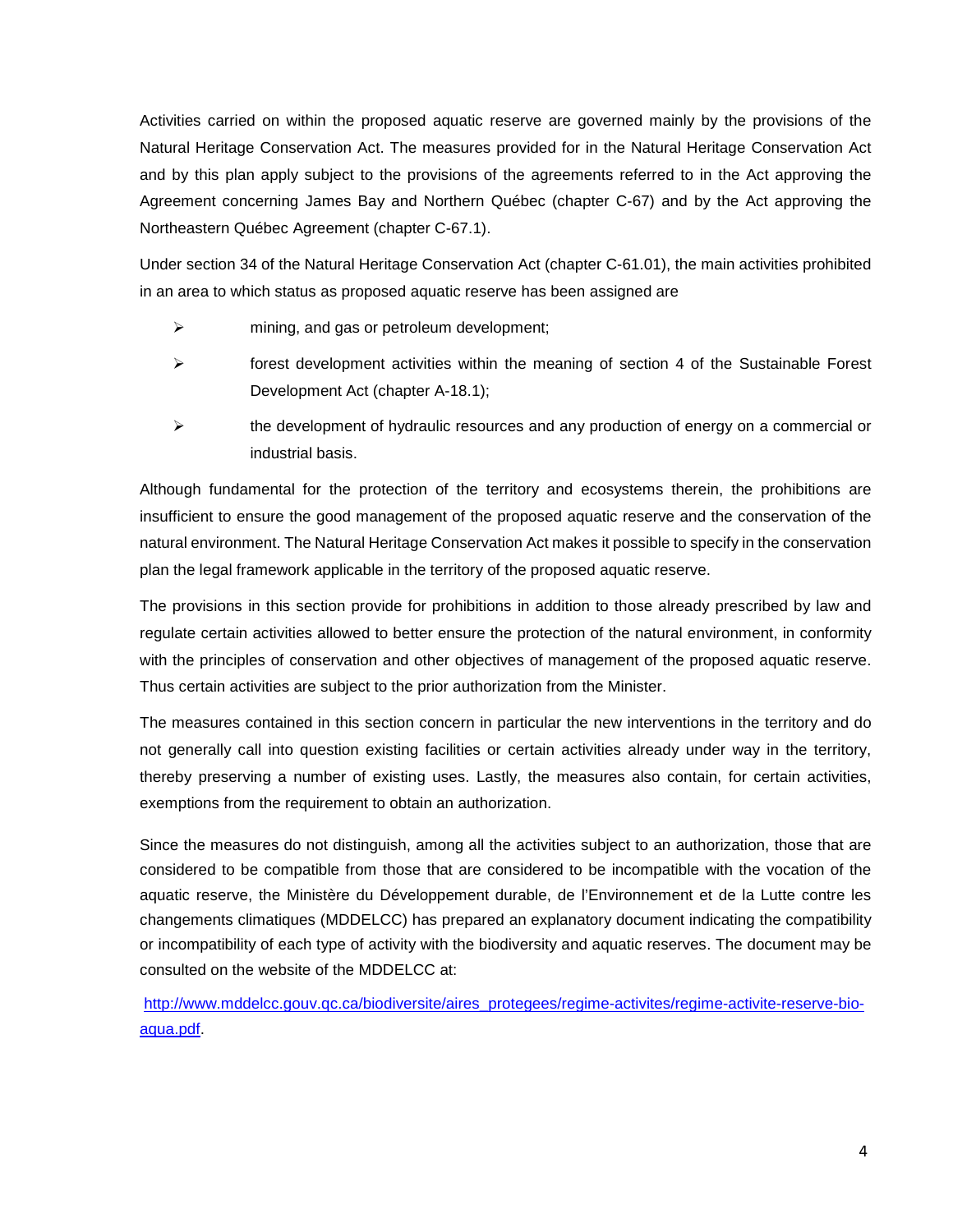## **§2 – Prohibitions, prior authorizations and other conditions governing certain activities in the proposed aquatic reserve**

#### **§2.1 – Protection of resources and the natural environment**

**4.1.** Subject to the prohibition in the second paragraph, no person may establish in the proposed reserve any specimens or individuals of a native or non-native species of fauna, including by stocking, unless the person has been authorized by the Minister.

No person may stock a watercourse or body of water for aquaculture, commercial fishing or any other commercial purpose.

No person may establish in the proposed reserve a non-native species of flora, unless the person has been authorized by the Minister.

**4.2.** No person may use fertilizer or fertilizing material in the proposed reserve. Compost for domestic purposes is permitted if used at least 20 metres from a watercourse or body of water measured from the high-water mark.

The high-water mark means the high-water mark defined in the Protection Policy for Lakeshores, Riverbanks, Littoral Zones and Floodplains (chapter Q-2, r. 35).

**4.3.** No person may remove species of flora, small fruits or any other non-timber forest product by mechanical means.

**4.4.** No person may, unless the person has been authorized by the Minister,

(1) intervene in a wetland area, including a marsh, swamp or bog;

(2) modify the proposed reserve's natural drainage or water regime, including by creating or developing watercourses or bodies of water;

(3) dig, fill, obstruct or divert a watercourse or body of water;

(4) install or erect any structure, infrastructure or new works in or on the bed, banks, shores or floodplain of a watercourse or body of water, although no authorization is required for minor works such as a wharf, platform or boathouse erected for private purposes and free of charge under section 2 of the Regulation respecting the water property in the domain of the State (chapter R-13, r. 1);

(5) carry on any activity other than those referred to in paragraphs 1 to 4 that is likely to degrade the bed, banks or shores of a body of water or watercourse or directly and substantially affect the quality or biochemical characteristics of aquatic or riparian environments or wetland areas in the proposed reserve, including by discharging or dumping waste or pollutants into those areas;

(6) carry out soil development work or carry on an activity that is likely to degrade the soil or a geological formation or damage the vegetation cover, such as stripping, the digging of trenches or excavation work,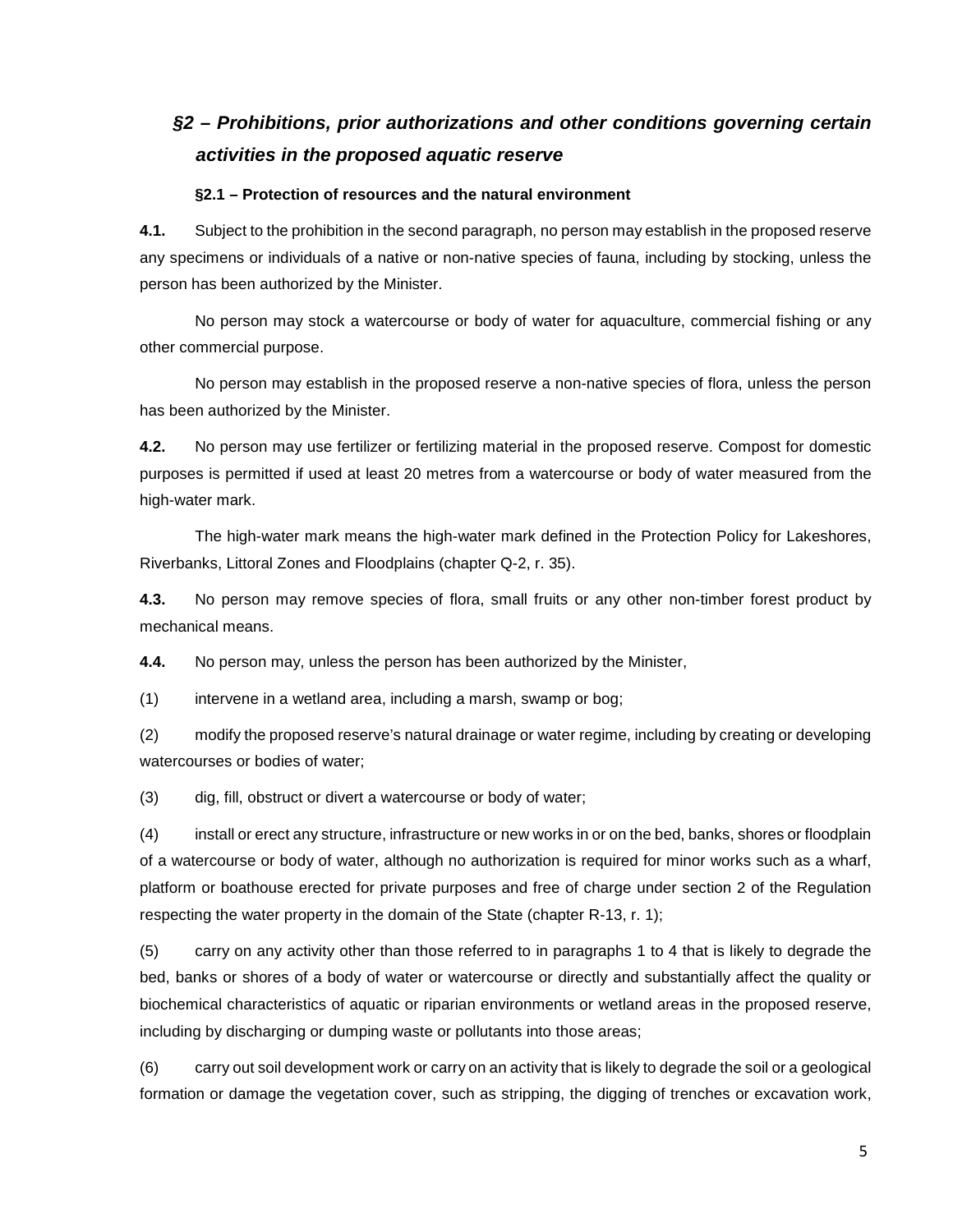including any burial, earthwork, removal or displacement of surface materials or vegetation cover, for any purpose; no authorization is required for the removal of soapstone by a beneficiary within the meaning of section 1 of the Act respecting the land regime in the James Bay and New Québec territories (chapter R-13.1);

(7) install or erect any structure, infrastructure or new works;

(8) reconstruct or demolish a structure, infrastructure or works;

(9) use a pesticide, although no authorization is required for the use of personal insect repellent;

(10) carry on educational or research-related activities if the activities are likely to significantly damage or disturb the natural environment, in particular because of the nature or size of the samples taken or the invasive character of the method or process used; or

(11) hold a sports event, tournament, rally or any other similar event where, as the case may be,

- (a) fauna or flora species are sampled or likely to be sampled; or
- (b) vehicles or craft are used.

**4.5.** Despite paragraphs 6, 7 and 8 of section 4.4, no authorization is required to carry out work referred to in subparagraph 1 of this section when the requirements of the second paragraph are met:

(1) the maintenance, repair or upgrade of a structure, infrastructure or works such as a camp, cottage, road or trail, including ancillary facilities such as lookouts or stairs;

(2) the construction or erection of

(a) an appurtenance or ancillary facility of a trapping camp, rough shelter, shelter or cottage such as a shed, well, water intake or sanitary facilities; or

(b) a trapping camp, rough shelter, shelter or cottage if such a building was permitted under the right to use or occupy the land but had not been constructed or installed on the effective date of the status as a proposed aquatic reserve;

(3) the demolition or reconstruction of a trapping camp, rough shelter, shelter or cottage, including an appurtenance or ancillary facility such as a shed, well, water intake or sanitary facilities.

The work is carried out in compliance with the following requirements:

(1) the work involves a structure, infrastructure or works permitted within the proposed reserve;

(2) the work is carried out within the area of land or right of way subject to the right to use or occupy the land in the proposed reserve, whether the right results from a lease, servitude or other form of title, permit or authorization;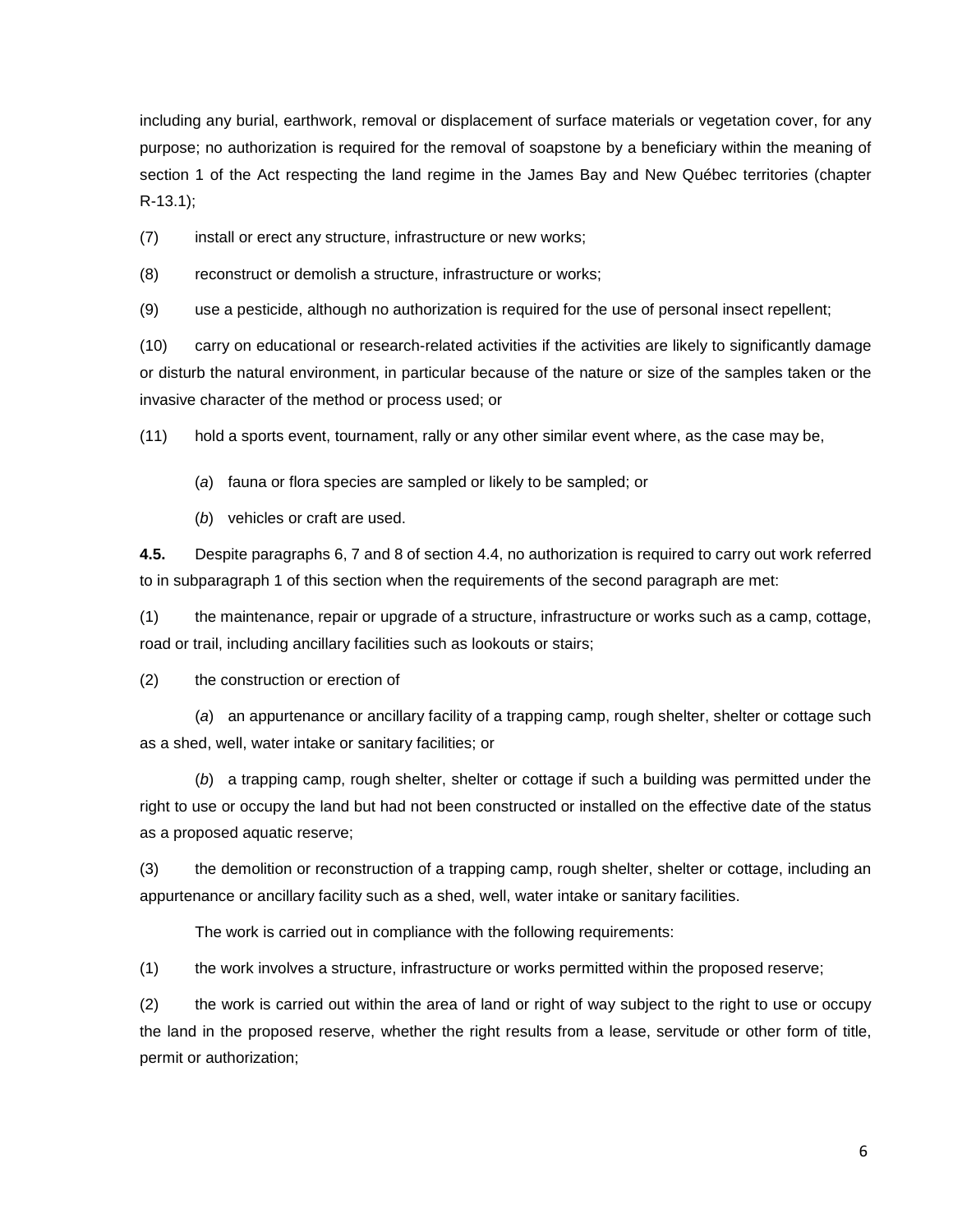(3) the nature of the work or elements erected by the work will not operate to increase the area of land that may remain deforested beyond the limits permitted under the provisions applicable to the sale, lease and granting of immovable rights under the Act respecting the lands in the domain of the State (chapter T-8.1) and, if applicable, the limits allowed under an authorization for the structure, works or infrastructure;

(4) the work is carried out in compliance with the conditions of a permit or authorization issued for the work or in connection with the structure, infrastructure or works involved, and in accordance with the laws and regulations that apply; and

(5) for roads in the forest, the work must not operate to alter or exceed the existing right of way, widen the roadway or convert the road to a higher class.

For the purposes of this section, repair and upgrading work includes work to replace or erect works or facilities to comply with the requirements of an environmental regulation.

**4.6.** No person may bury, incinerate, abandon or dispose of waste, snow or other residual materials elsewhere than in waste disposal containers, facilities or sites determined by the Minister. The materials may be buried, incinerated, abandoned or disposed of elsewhere with the authorization of the Minister.

Despite the first paragraph, no authorization is required for an outfitting operation for using a facility or disposal site, in accordance with the Environment Quality Act (chapter Q-2) and its regulations, where the outfitting operation was already using it on the effective date of the protection status as a proposed aquatic reserve.

### **§2.2 – Rules of conduct for users**

**4.7.** No person may enter, carry on an activity or operate a vehicle in a given sector of the proposed reserve if the signage erected by the Minister restricts access, traffic or certain activities in order to protect the public from a danger or to avoid placing the fauna, flora or other components of the natural environment at risk, unless the person has been authorized by the Minister.

**4.8.** No person may destroy, remove, move or damage any poster, sign, notice or other types of signage posted by the Minister within the proposed reserve.

### **§2.3 – Activities requiring an authorization**

**4.9.** No person may occupy or use the same site in the proposed reserve for a period of more than 90 days in the same year, unless the person has been authorized by the Minister.

For the purposes of the first paragraph,

(1) the occupation or use of a site includes

- (a) staying or settling in the proposed reserve, including for vacation purposes;
- (b) installing a camp or shelter in the proposed reserve; and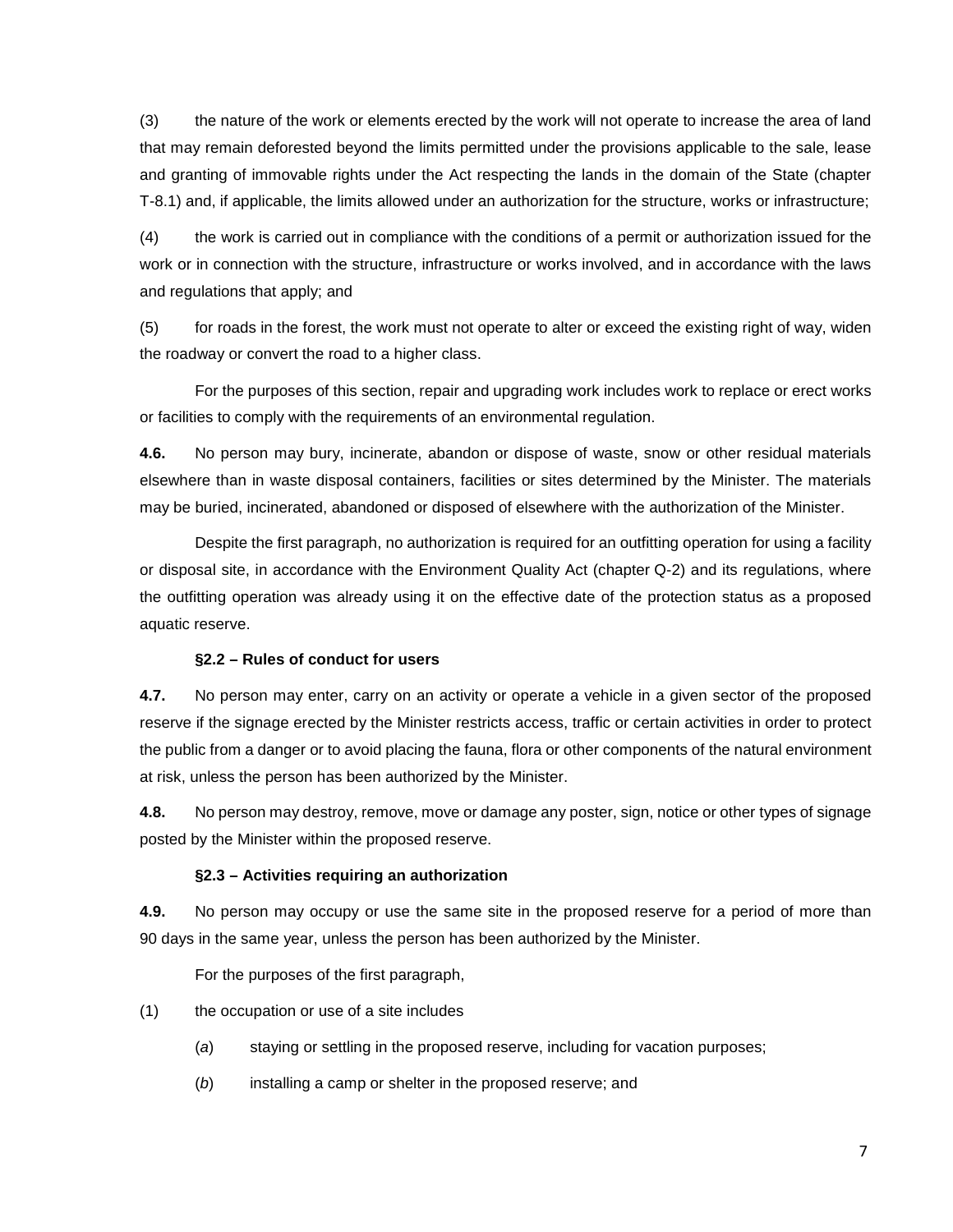(c) installing, burying or leaving property in the proposed reserve, including equipment, any device or a vehicle; and

(2) "same site" means any other site within a radius of 1 kilometre from the site.

Despite the first paragraph, no authorization is required if a person,

(1) on the effective date of the protection status as a proposed aquatic reserve, was a party to a lease or had already obtained another form of right or authorization allowing the person to legally occupy the land under the Act respecting the lands in the domain of the State, the Act approving the Agreement concerning James Bay and Northern Québec (chapter C-67) or, if applicable, the Act respecting the conservation and development of wildlife (chapter C-61.1), and whose right to occupy the land is renewed or extended on the same conditions, subject to possible changes in fees;

(2) in accordance with the law, has entitlement under a sublease, an assignment of a lease or a transfer of a right or authorization referred to in subparagraph 1, and whose right to occupy the land is renewed or extended on the same conditions, subject to possible changes in fees; or

(3) elects to acquire land the person legally occupies on the effective date of the protection status as a proposed aquatic reserve, pursuant to the Act respecting the lands in the domain of the State.

**4.10.** No person may carry on forest management activities to meet domestic needs or for the purpose of maintaining biodiversity, unless the person has been authorized by the Minister.

 Despite the first paragraph, the authorization of the Minister is not required if a person staying or residing in the proposed reserve collects wood to make a campfire.

An authorization is also not required if a person collects firewood to meet domestic needs in the following cases and on the following conditions:

(1) the wood is collected to supply a trapping camp or a rough shelter permitted within the proposed reserve if

(a) the wood is collected by a person in compliance with the conditions set out in the permit for the harvest of firewood for domestic purposes issued by the Minister of Forests, Wildlife and Parks under the Sustainable Forest Development Act (chapter A-18.1);

(b) the quantity of wood collected does not exceed 7 apparent cubic metres per year;

(2) in all other cases if

(a) the wood is collected within a sector designated by the Minister of Forests, Wildlife and Parks as a sector for which a permit for the harvest of firewood for domestic purposes under the Sustainable Forest Development Act may be issued, and for which, on the effective date of the protection status as a proposed aquatic reserve, a designation as such had already been made by the Minister;

8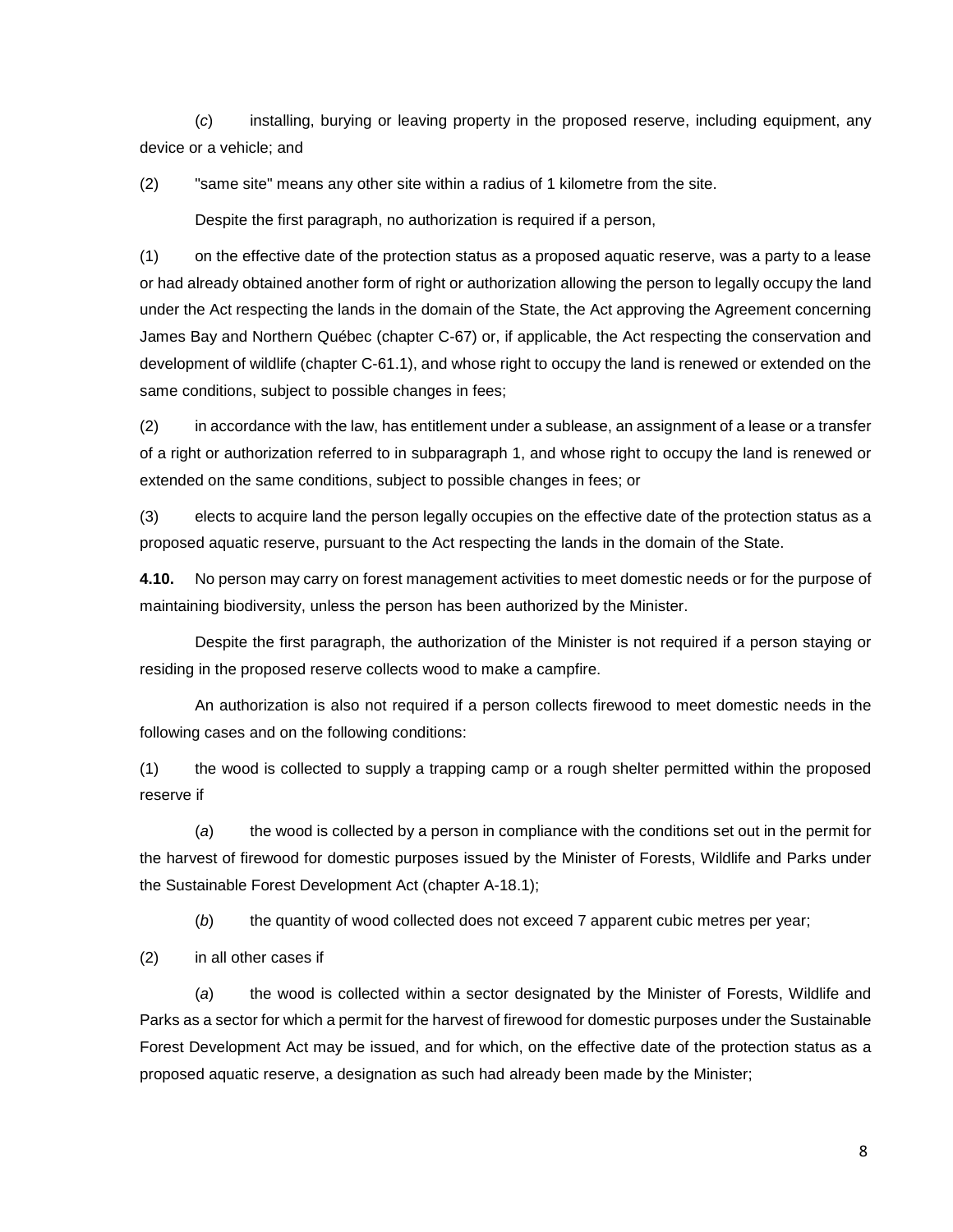(b) the wood is collected by a person who, on the effective date of the protection status as a proposed aquatic reserve or in any of the 3 preceding years, held a permit for the harvest of firewood for domestic purposes allowing the person to harvest firewood within the proposed reserve;

(c) the wood is collected by a person in compliance with the conditions set out in the permit for the harvest of firewood for domestic purposes issued by the Minister of Forests, Wildlife and Parks under the Sustainable Forest Development Act.

 Despite the first paragraph, an authorization to carry on a forest management activity is not required if a person authorized by lease to occupy land within the proposed reserve in accordance with this conservation plan carries on the forest management activity for the purpose of

(1) clearing, maintaining or creating visual openings, or any other similar removal work permitted under the provisions governing the sale, lease and granting of immovable rights under the Act respecting the lands in the domain of the State, including work for access roads, stairs and other trails permitted under those provisions; or

(2) clearing the necessary area for the installation, connection, maintenance, repair, reconstruction or upgrading of facilities, lines or mains for water, sewer, electric power or telecommunications services.

If the work referred to in subparagraph 2 of the fourth paragraph is carried on for or under the responsibility of an enterprise providing any of those services, the work requires the prior authorization of the Minister, other than in the case of the exemptions in sections 4.12 and 4.14.

**4.11.** No person may carry on commercial activities in the proposed aquatic reserve, unless the person has been authorized by the Minister.

Despite the first paragraph, no authorization is required

(1) if the activity does not imply sampling for fauna or flora resources or the use of a motor vehicle;

(2) to carry on commercial activities which, on the effective date of the protection status as a proposed aquatic reserve, was the subject of a right to use the land for such a purpose, whether the right results from a lease or other form of title, permit or authorization, within the limits of the right.

#### **§2.4 – Authorization exemptions**

**4.12.** Despite the preceding provisions, no authorization is required for an activity or other form of intervention within the proposed reserve if urgent action is necessary to prevent harm to the health or safety of persons, or to repair or prevent damage caused by a real or apprehended disaster. The person concerned must, however, immediately inform the Minister of the activity or intervention that has taken place.

**4.13** The members of a Native community who, for food, ritual or social purposes, carry on an intervention or an activity within the proposed reserve are exempted from obtaining an authorization. Note that only Cree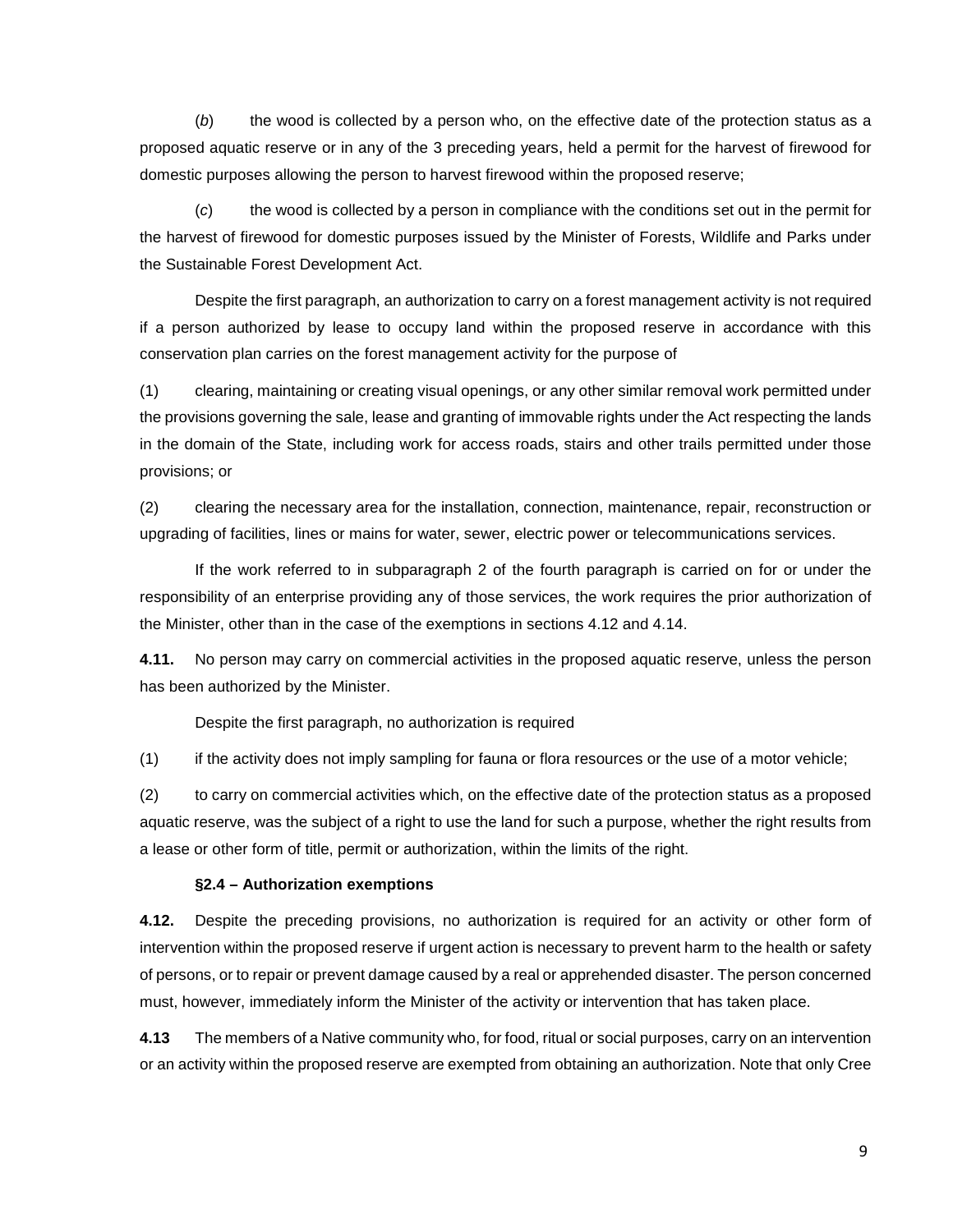Native persons, beneficiaries of the Agreement concerning James Bay and Northern Québec, are subject to such an exemption.

It is understood that the provisions of this plan are applicable subject to the authorization exemptions and other provisions provided for in the Act respecting hunting and fishing rights in the James Bay and New Québec territories (chapter D-13.1).

**4.14** Despite the preceding provisions, the following activities and interventions carried out by Hydro-Québec (Société) or by any other person for Hydro-Québec do not require the prior authorization of the Minister under this conservation plan:

(1) any activity or intervention required within the proposed reserve to complete a project for which express authorization had previously been given by the Government and the Minister, or only by the Minister, in accordance with the Environment Quality Act (chapter Q-2), if the activity or intervention is carried out in compliance with the authorizations issued;

(2) any activity or intervention necessary for the preparation and presentation of a pre-project report for a project requiring an authorization under the Environment Quality Act;

(3) any activity or intervention relating to a project requiring the prior authorization of the Minister under the Environment Quality Act if the activity or intervention is in response to a request for a clarification or for additional information made by the Minister to the Société, and the activity or intervention is carried out in conformity with the request.

The Société is to keep the Minister informed of the various activities or interventions referred to in this section it proposes to carry out before the work is begun in the proposed reserve.

For the purposes of this section, the activities and interventions of the Société include but are not restricted to pre-project studies, analysis work or field research, work required to study and ascertain the impact of electric power transmission and distribution line corridors and rights of way, geological or geophysical surveys and survey lines, and the opening and maintenance of roads required for the purposes of access, construction or traffic incidental to the work.

## **5. Activities governed by other laws**

Certain activities that could potentially be practised in the proposed aquatic reserve are also governed by other applicable legislative and regulatory provisions, and some require a permit or authorization or the payment of certain fees. Certain activities could be prohibited or limited under other laws or regulations applicable on the territory of the proposed reserve.

Within the proposed aquatic reserve, a particular legal framework may govern permitted activities under the following categories: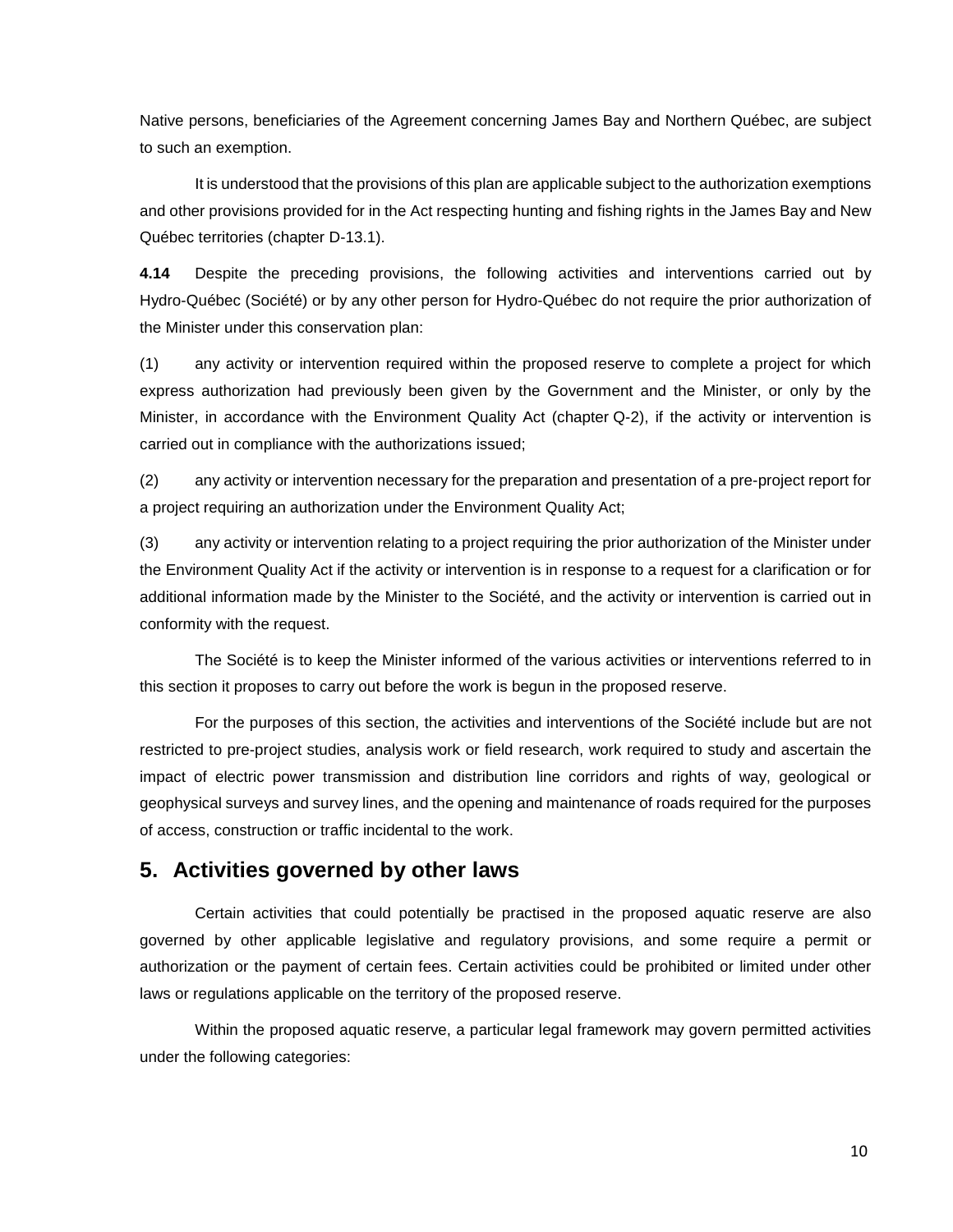- − **Protection of the environment:** measures set out in particular by the Environment Quality Act (chapter Q-2) and its regulations;
- − **Plant species designated as threatened or vulnerable:** measures prohibiting the harvesting of such species under the Act respecting threatened or vulnerable species (chapter E-12.01);
- − **Exploitation and conservation of wildlife resources:** measures stipulated by the Act respecting the conservation and development of wildlife (chapter C-61.1) and its regulations, including provisions related to threatened or vulnerable wildlife species, outfitters and beaver reserves, and measures in the applicable federal laws and regulations, including the legislation and regulations on fisheries; and in northern regions, particular measures stipulated by the Act respecting hunting and fishing rights in the James Bay and New Québec territories (chapter D-13.1);
- − **Archeological research and discoveries:** measures set out in particular by the Cultural Heritage Act (chapter P-9.002);
- − **Access and property rights related to the domain of the State**: measures set out in particular by the Act respecting the lands in the domain of the State (chapter T-8.1) and the Watercourses Act (chapter R-13), and in northern regions, by the Act respecting the land regime in the James Bay and New Québec territories (chapter R-13.1);
- − **Issuance and oversight of forest development permits** (harvesting of firewood for domestic purposes, wildlife development, recreational development); and **delivery of authorizations** (forest roads): measures stipulated by the Sustainable Forest Development Act (chapter A-18.1);
- − **Travel:** measures stipulated by the Act respecting the lands in the domain of the State and by the regulations on motor vehicle travel in fragile environments, under the Environment Quality Act;
- − **Construction and development standards:** regulatory measures adopted by local and regional municipal authorities in accordance with the applicable laws.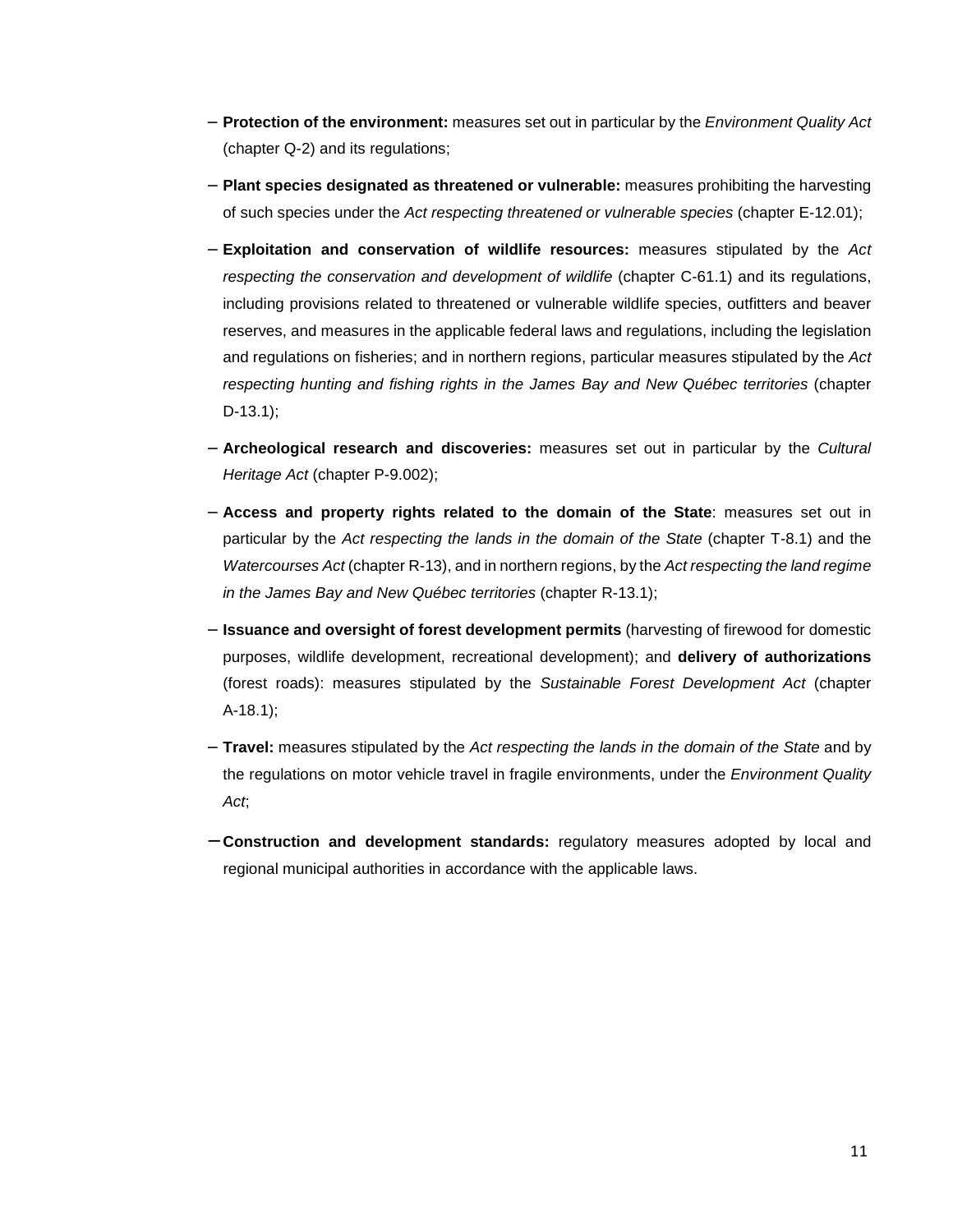## **6. Responsibilities of the Minister of Sustainable Development, Environment and the Fight against Climate Change**

The Minister of Sustainable Development, Environment and the Fight against Climate Change is responsible for the conservation and management of Réserve aquatique projetée du Lac-Waswanipi. Among other things, the Minister sees to the control and supervision of activities that take place there. In her management, the Minister enjoys the collaboration and participation of other government representatives that have specific responsibilities in or adjacent to the territory, including the Minister of Energy and Natural Resources and the Minister of Forests, Wildlife and Parks, and their delegates. In performing their functions they will take into account the protection desired for these natural environments and the protection status they are now granted.